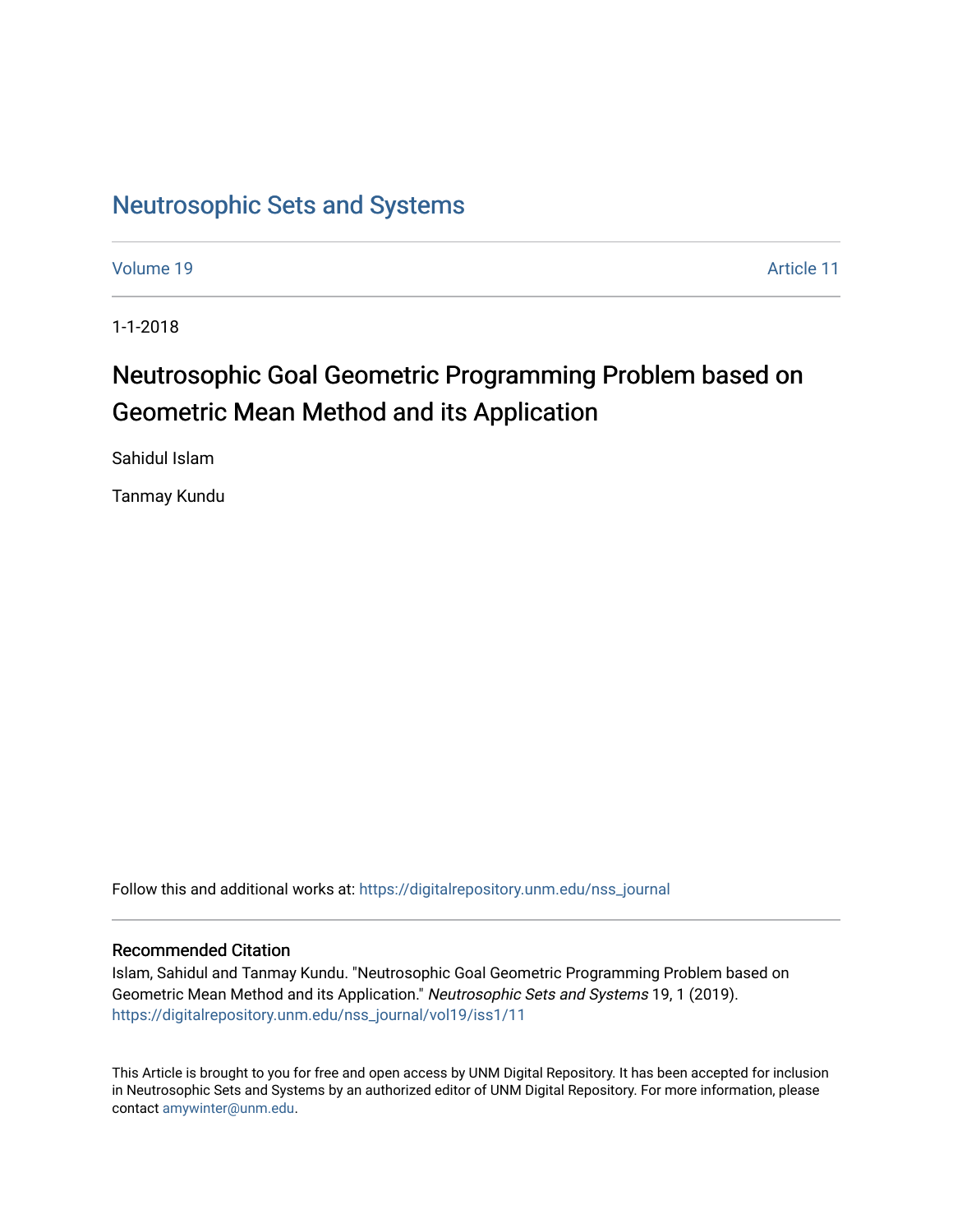

# **Neutrosophic Goal Geometric Programming Problem based on Geometric Mean Method and its Application**

Sahidul Islam, Tanmay Kundu Department of Mathematics, University of Kalyani, Kalyani, West Bengal, India – 741235 Email-id: tanmaykundu.math@gmail.com

**Abstract**: This paper describes neutrosophic goal geometric programming method, a new concept to solve multi-objective non-linear optimization problem under uncertainty. The proposed method is described here as an extension of fuzzy and intuitionistic fuzzy goal geometric programming technique in which the degree of acceptance , degree of indeterminacy and degree of rejection is simultaneously considered. A bridge network complex model is

# **INTRODUCTION**:

In real life situations, most of the time it is unable to find deterministic optimization problems which are well defined because of imprecise information and unknown data. Thus to handle this type of uncertainty and imprecise nature , fuzzy set theory was first introduced by Zadeh [ 1 ] in 1965. Fuzzy optimization problems are more realistic and allow to find solutions which are more acceptable to the real problems . In recent time, fuzzy set theory has been widely developed and there are various modification and generalizations has appeared, intuitionistic fuzzy sets (IFS) is one of them. In 1986, Atanassov [ 2 ] developed the idea of IFS , which is characterized by the membership degree as well as non-membership degree such that the sum of these two values is less than one. Intuitionistic fuzzy sets can handle the incomplete information but unable to deal with the indeterminate information. Thus further

presented here to demonstrate the applicability and efficiency of the proposed method. The method is numerically illustrated and the result shows that the neutrosophic goal geometric programming is very efficient to find the best optimal solution than compare to other existing methods.

Keywords: Neutrosophic set, Goal programming, Geometric programming, Bridge network, Reliability optimization.

generalization of it is required. To overcome this, neutrosophy  $\begin{bmatrix} 3 \end{bmatrix}$  was first introduced by Samarandache in 1995, by adding another independent membership function named as indeterminacy membership along with truth membership and falsity membership function.

Goal programming (GP) is one of the most effective and efficient methods among various kinds of existing methods to solve a particular type of non-linear multi-objective decision making problems. In 1977, Charns and Copper [4] first introduced goal programming problem for a linear model. In a standard GP problem, goals and constraints are not always well defined and it is not possible to find the exact value due to vague nature of the coefficients and parameters. Fuzzy and intuitionistic fuzzy approach can handle this type of situations. Many authors use fuzzy goal programming technique to solve various types of multi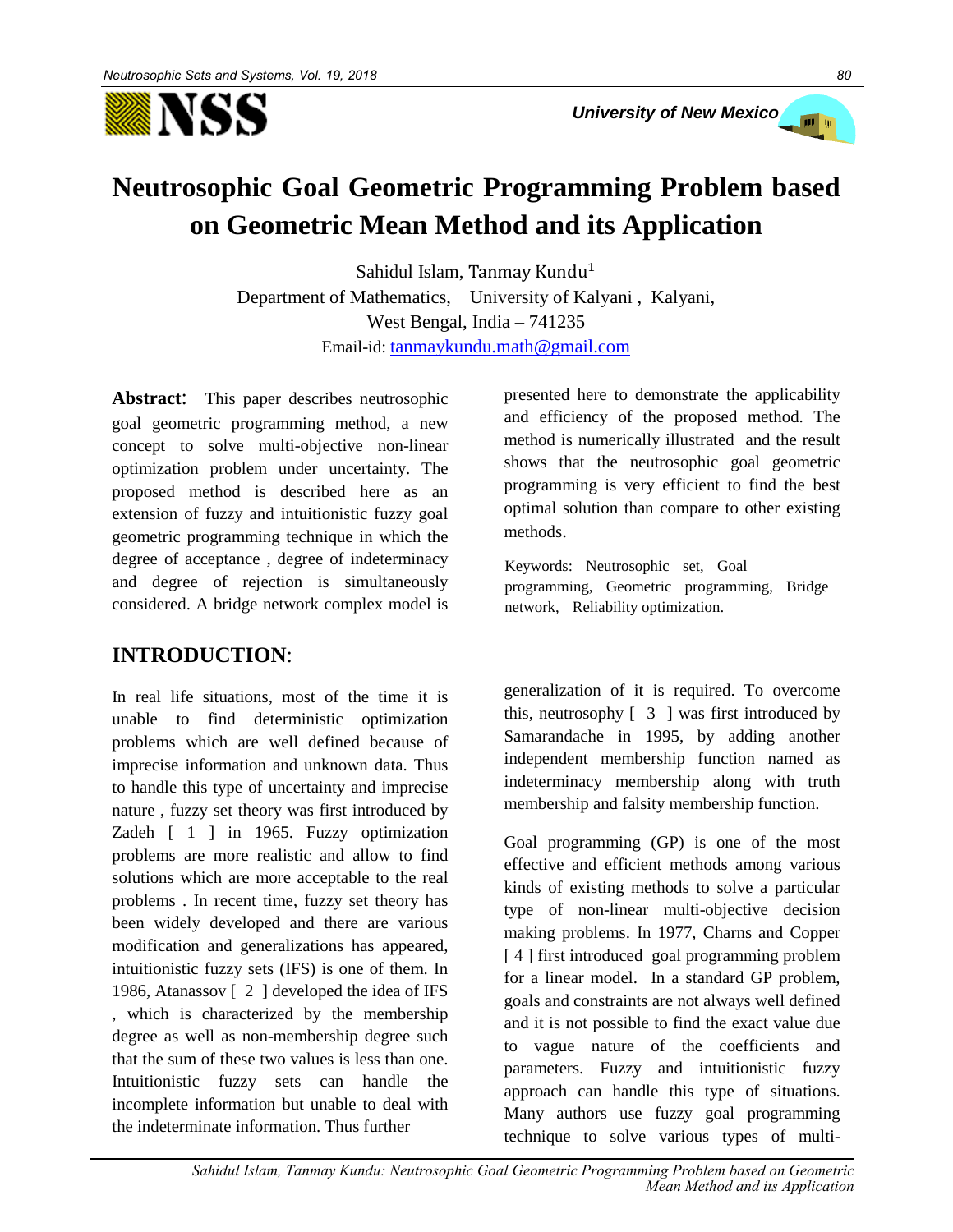objective linear programming problems [7] ,[8] . M.Zangiabadi [18] applied goal programming approach to solve multi-objective transportation problem in fuzzy environment. B.B.Pal [5] described a goal programming procedure for multi-objective linear programming problem. Since geometric programming gives better result to solve non-linear goal programming problem compare to the other non-linear programming methods, P.Ghosh and T.K.Roy [12] ,[ 13 ] described the fuzzy goal geometric programming method in intuitionistic environment. Paramanik and Roy [6] introduced intuitionistic fuzzy goal programming approach in vector optimization problem. Sometimes goal of the system and conditions include some vague and undetermined situations. Hence we cannot handle this type of situations by the concept of fuzzy set and intuitionistic fuzzy set theory. Mathematically, to express the decision maker's unclear target levels for the goals and to optimize all goals at the same level, we have to go through a complicated calculations. Here we introduced neutrosophic approach for goal programming to solve this kind of unclear difficulties. Many researchers applied goal programming for solving multi-objective problems in neutrosophic environment [9],[10],[11] . But it is very first when neutrosophic goal geometric programming method is applied to multi-objective non-linear programming problem.

The present study investigates computational algorithm for solving multi-objective goal geometric programming problem by single valued NGGPP technique . The motivation of this paper is to apply an efficient and modified optimization technique to find a pareto optimal solution of the proposed bridge network reliability model to produce highly reliable system with minimum system cost than the other existing methods. An illustrative example is given to show the utility of NGGPP on the reliability model and also the result of the

proposed approach is compared with fuzzy goal geometric programming (FGGP) and intuitionistic fuzzy goal geometric programming (IFGGP) approach at the end of this paper. The structure of the paper is as follows: In Section 2, some basic definitions and Neutrosophic goal geometric programming problem (NGGPP) method is introduced; In section 3, a bridge network reliability model is

introduced and provide NGGPP method for solving the proposed model. In Section 4, numerical examples are solved and compared with the existing method .Finally the conclusions are drawn in section 4.

## 2. **Neutrosophic goal geometric programming problem (NGGPP):**

**Definition 2.1.** Let X be a space of points and  $x \in X$ . A neutrosophic set (NS)  $\tilde{A}^N$  in X having the form

 $\tilde{A}^N = \{ \langle x \mu_A(x), \nu_A(x), \sigma_A(x) \rangle | x \in X \},$ where  $\mu_A(x)$ ,  $\nu_A(x)$  and  $\sigma_A(x)$  denote the truth membership degree , falsity membership degree and indeterminacy membership degree of  $x$ respectively and they are real standard or nonstandard subsets of  $] 0^-, 1^+[$  i.e.

$$
\mu_A(x): X \to 0^-, 1^+[
$$
  
\n $\nu_A(x): X \to 0^-, 1^+[$   
\nand  $\sigma_A(x): X \to 0^-, 1^+[$ 

 There is no restriction on the sum of  $\mu_A(x)$ ,  $\nu_A(x)$  and  $\sigma_A(x)$ . So,

$$
0^{-} \leq \sup \mu_A(x) + \sup \nu_A(x) + \sup \sigma_A(x) \leq 3^{+}.
$$

Ye [ 14 ], [15] reduced NSs of non-standards intervals into a kind of simplified neutrosophic sets of standard intervals that will preserve the operations of NSs.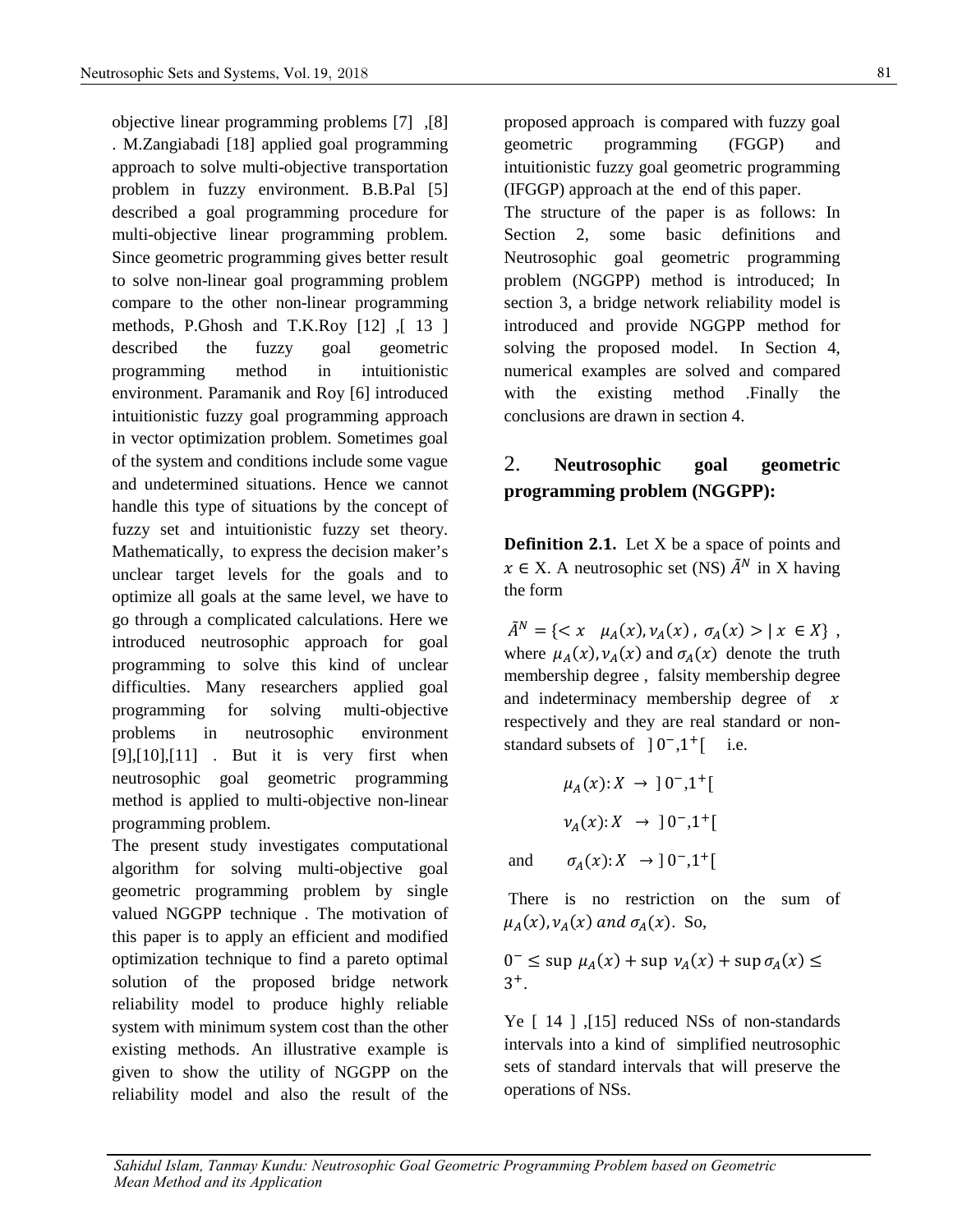**Definition 2.2.** [17] Let X be a space of points with a generic element  $x$  in X. A single-valued neutrosophic set (SVNS)  $\tilde{A}^N$  in X is characterized by  $\mu_A(x)$ ,  $\nu_A(x)$  and  $\sigma_A(x)$ , and of the form

$$
\tilde{A}^N = \{ \langle x : \mu_A(x), \nu_A(x), \sigma_A(x) \rangle \mid x \in X \}
$$
  
Where  $\mu_A(x): X \to [0,1]$   
 $\nu_A(x): X \to [0,1]$   
and  $\sigma_A(x): X \to [0,1]$  with

 $0 \leq \mu_A(x) + \nu_A(x) + \sigma_A(x) \leq 3$  for all  $x \in X$ .

Here we consider neutrosophic goal geometric problem as an extension of intuitionistic fuzzy goal geometric programming problem. In NGGPP , degree of indeterminacy is also taken into consideration for neutrosophic goal programming objectives together with the degree of acceptance and degree of rejection.

A multi-objective non-linear neutrosophic goal geometric programming problem with k objective functions can be taken as follows-

Find  $X = (x_1, x_2, ... x_m)$  so as to

 $M$ inimize  $(Z_{01}(x) = \sum_{p=1}^{N_{01}} C_{0ip} \prod_{j=1}^{m} x_j^{\alpha_{0ipj}}$ satisfying target goal achievement value  $C_{01}$ with acceptance tolerance  $t_{01}^{acc}$ , rejection tolerance  $t_{01}^{ref}$  and indeterminacy tolerance  $t_{01}$ <sup>ind</sup>.

 $M$ inimize  $(Z_{02}(x) = \sum_{p=1}^{N_{02}} C_{0ip} \prod_{j=1}^{m} x_j^{\alpha_{0ipj}}$ satisfying target goal achievement value  $C_{02}$ with acceptance tolerance  $t_{02}^{acc}$ , rejection tolerance  $t_{02}$ <sup>rej</sup> and indeterminacy tolerance  $t_{02}$ <sup>ind</sup>.

: :

 $M$ inimize  $(Z_{0k}(x) = \sum_{p=1}^{N_{0k}} C_{0ip} \prod_{j=1}^{m} x_j^{\alpha_{0ipj}}$ satisfying target goal achievement value  $C_{0k}$  with acceptance tolerance  $t_{0k}$ <sup>*acc*</sup>, rejection tolerance  $t_{0k}^{ref}$  and indeterminacy tolerance  $t_{0k}$ <sup>ind</sup>.

Subject to,  
\n
$$
Z_r(x) = \sum_{p=1+T_{(r-1)k}}^{N_{rk}} C_{rp} \prod_{j=1}^{m} x_j^{\alpha_{rpj}},
$$
\n
$$
r = 1, 2, ..., l, \quad x = (x_1, x_2, ..., x_m) > 0.
$$
\nWhere we have\n...(2.1)\n
$$
C_{0ip} > 0, \text{ (for } p = 1, 2, 3, ..., N_{0i}; i = 1, 2, ..., k),
$$
\n
$$
C_{rp} > 0, \text{ (for } k = 1 + N_{0k}, ..., N_{1k}, N_{1k} + 1, ..., T_{lk};
$$
\n
$$
r = 1, 2, ..., l,
$$

 $\alpha_{0ipj}$  ( p = 1,2, ..,  $N_{0i}$ ;  $i = 1,2, ..., p$  ; j = 1,2, …,m)

and  $\alpha_{rpj}$  (k = 1 +  $N_{0k}$ , ...,  $N_{1k}$ ,  $N_{1k}$  + 1, ...,  $N_{lk}$ ; j  $= 1, 2, \ldots, m$  are real numbers.

Now using the concept of neutrosophic sets, construct the truth membership function  $\mu_i(Z_{oi}(x))$ , indeterminacy membership function  $\sigma_i(Z_{oi}(x))$  and falsity membership function  $\vartheta_i(Z_{oi}(x))$  of NGP objectives are given by –

$$
\mu_i\big(Z_{oi}(x)\big) = \begin{cases}\n1 & , Z_{oi} \le C_{oi}; \\
1 - \frac{Z_{oi}(x) - C_{oi}}{t_{oi}^{acc}} & , C_{oi} \le Z_{oi} \le C_{oi} + t_{oi}^{acc} \\
0 & , Z_{oi} \ge C_{oi} + t_{oi}^{acc}; \dots (2.2)\n\end{cases}
$$

$$
\vartheta_i\big(Z_{oi}(x)\big) = \begin{cases}\n0 & , & Z_{oi} \le C_{oi}; \\
\frac{Z_{oi}(x) - C_{oi}}{t_{oi}^{req}} & , C_{oi} \le Z_{oi} \le C_{oi} + t_{oi}^{ref} \\
1 & , & Z_{oi} \ge C_{oi} + t_{oi}^{ref}; \dots (2.3)\n\end{cases}
$$

and

$$
\sigma_i(Z_{oi}(x)) = \begin{cases}\n1 & , Z_{oi} \le C_{0i}; \\
1 - \frac{Z_{oi}(x) - C_{oi}}{t_{oi}^{ind}} & , C_{0i} \le Z_{oi} \le C_{0i} + t_{oi}^{ind} \\
0 & , Z_{oi} \ge C_{0i} + t_{oi}^{ind}; \dots (2.4)\n\end{cases}
$$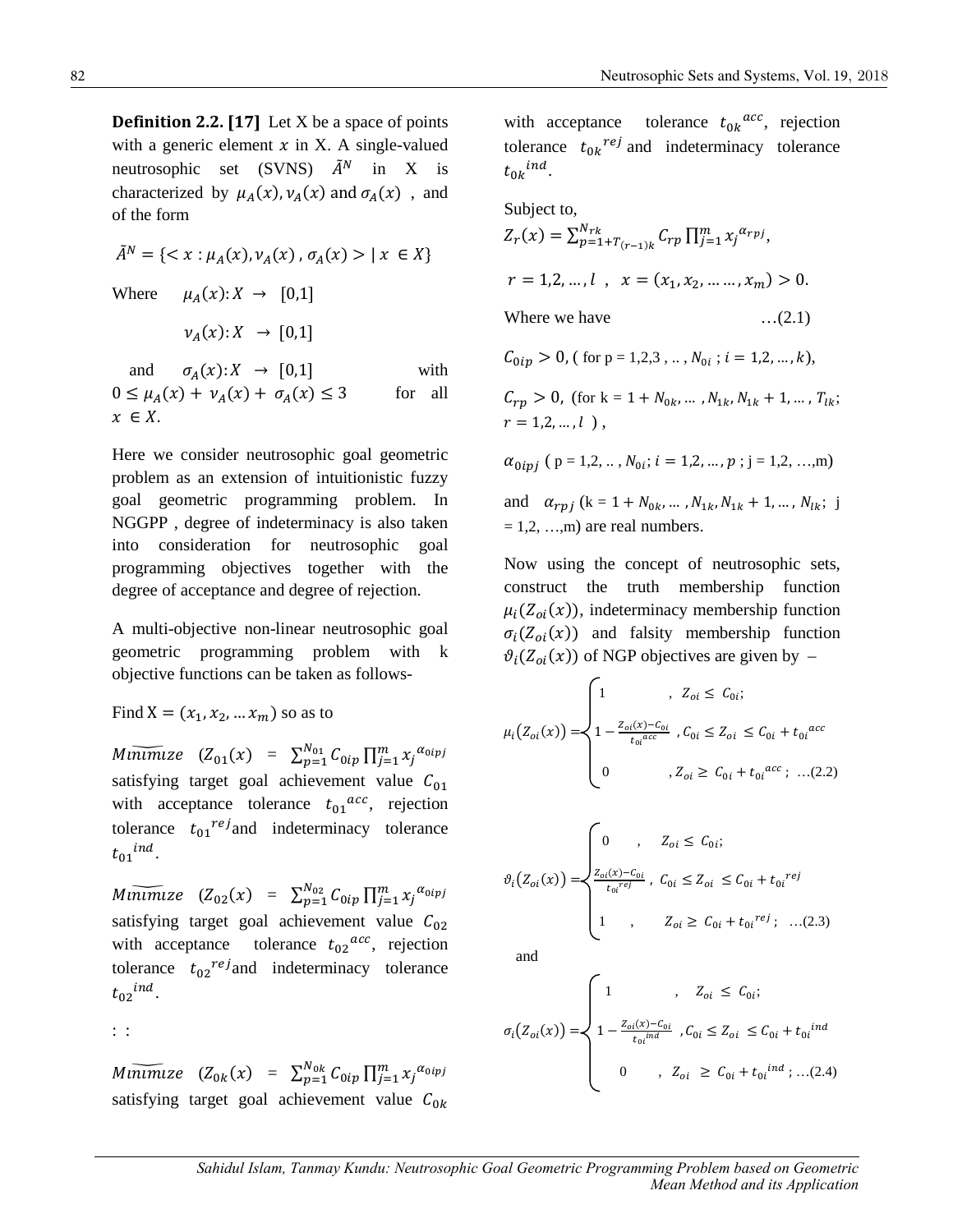

Fig (1) : truth membership function, indeterminacy membership function and falsity membership function for the objective functions  $Z_{0i}(x)$ .

Now the above NGP model (3.1) can be reduced to a crisp model by maximizing the degree of acceptance, degree of indeterminacy as well as minimizing the degree of falsity of NGP objective functions. Hence we have

Maximize  $\mu_i(Z_{oi}(x))$  for i = 1,2,...,k Minimize  $\vartheta_i(Z_{oi}(x))$  for i = 1,2,...,k Maximize  $\sigma_i(Z_{oi}(x))$  for i = 1,2,...,k

Subject to,  $Z_r(x) \leq b_r$ ;  $r = 1,2,...,l$ 

$$
0 \le \mu_i(Z_{oi}) + \vartheta_i(Z_{oi}) + \sigma_i(Z_{oi}) \le 3,
$$
  
\n
$$
\vartheta_i(Z_{oi}) \ge 0,
$$
  
\n
$$
\mu_i(Z_{oi}) \ge \vartheta_i(Z_{oi}),
$$

 $\mu_i(Z_{oi}) \ge \sigma_i(Z_{oi})$ , for i = 1,2,...,p and  $X = (x_1, x_2, ..., x_m) > 0.$  ... (2.5)

Now (2.5) is equivalent to-

Maximize  $\alpha$  Minimize  $\beta$  Maximize  $\gamma$ 

Subject to, 
$$
\mu_i(Z_{oi}(x)) \ge \alpha
$$
  
\n $\vartheta_i(Z_{oi}(x)) \le \beta$   
\n $\sigma_i(Z_{oi}(x)) \ge \gamma$ , for  $i = 1,2,...,$   
\n $Z_r(x) \le b_r$ ;  $r = 1,2,...,l$ 

$$
0 \le \alpha + \beta + \gamma \le 3 , \alpha \ge \beta , \alpha \ge \gamma,
$$
  

$$
\alpha, \beta, \gamma \in [0,3] ,
$$

and  $X = (x_1, x_2, ..., x_m) > 0.$  ...(2.6)

Now by geometric mean method , the above model (2.6) can be written as –

Minimize 
$$
\beta(1-\alpha)(1-\gamma)
$$

Subject to,

$$
Z_{oi}(x) \le C_{0i} + a_{0i}^{acc} \times a_{0i}^{rel} \times a_{0i}^{ind}(\frac{\beta(1-\alpha)(1-\gamma)}{3}),
$$
  
\n(for i = 1,2,...,k.)  
\n
$$
\frac{1}{b_r} Z_r(x) \le 1, \quad r = 1,2,...,l.
$$
  
\n
$$
0 \le \alpha + \beta + \gamma \le 3, \quad \alpha \ge \beta, \quad \alpha \ge \gamma,
$$
  
\n
$$
\alpha, \beta, \gamma \in [0,3],
$$
  
\nand X = (x<sub>1</sub>, x<sub>2</sub>, ..., x<sub>m</sub>) > 0. ...(2.7)

Let ,  $\beta(1 - \alpha)(1 - \gamma) = w > 0$ , then the above model becomes-

Minimize w

Subject to, 
$$
\frac{Z_{oi}(x)}{C_{oi} + a_{oi}^{acc} \times a_{oi}^{rel} \times a_{oi}^{ind} \times w} \le 1,
$$
  
(for i = 1,2,...,k);  

$$
\frac{1}{b_r} Z_r(x) \le 1, \quad r = 1,2,...,l.
$$

$$
X = (x_1, x_2, ..., x_m) > 0, ... (2.8)
$$

From (3.8) we construct the dual programming model as –

Maximize

$$
\begin{split}\n&(\frac{w}{\delta_{00}})^{\delta_{00}} \prod \Big|_{i=1}^{k} \prod_{p=1}^{N_{0i}} \Big[ \frac{C_{0ip}}{(C_{0i} + a_{0i} \cdot acc \times a_{0i} \cdot ref) \times a_{0i} \cdot ind \times w)} \delta_{0ip} \Big]^{\delta_{0ip}} \\
&\times \prod \Big|_{r=1}^{l} \prod_{q=1+T}^{N_{rk}} \Big[ \frac{C_{rq}}{C_{r} \delta_{org}} \Big]^{\delta_{org}} \Big( \sum_{k=1}^{N_{0i}} \delta_{0ip} \Big) \\
&\times \Big( \sum_{q=1+T_{(r-1)k}}^{N_{rk}} \delta_{0rq} \Big)^{\sum_{q=1+T_{(r-1)k}}^{T_{rk}} \delta_{0rq}}\n\Big]\n\end{split}
$$

*Sahidul Islam, Tanmay Kundu: Neutrosophic Goal Geometric Programming Problem based on Geometric Mean Method and its Application*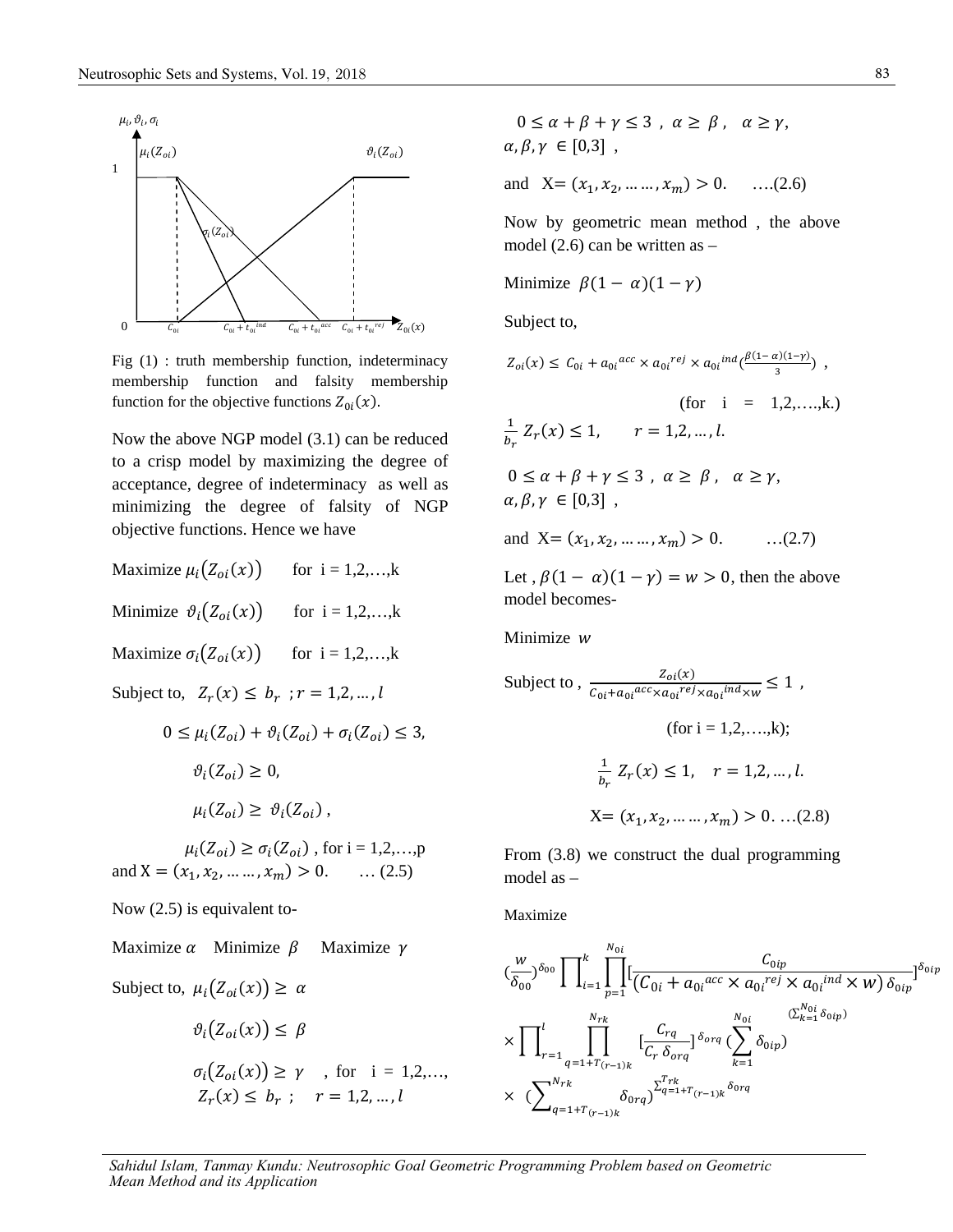Subject to,  $\delta_{00} = 1$ 

$$
\sum_{p=1}^{N_{0i}} \delta_{0ip} = 1
$$
 Normality Condition

 $\sum_{q=1+T}^{N_{rk}} \delta_{0rq} = 1, \int_{\text{ffor i =1,2,...,k; } r=1,2,...,l)}$ 

$$
\sum_{i=1}^k \sum_{p=1}^{N_{0i}} \alpha_{0ipj} \delta_{0ip} + \sum_{r=1}^l \sum_{q=1+(r-1)k}^{N_{rk}} \alpha_{rpj} \delta_{0rq} = 0.
$$

(for  $j = 1, 2, ..., m$ .) Orthogonality condition

where

 $\delta_{0ip} > 0$  (for  $p = 1, 2, ...$ ,  $N_{0i}$ ; i = 1,2, ..., k)  $\delta_{0rq} > 0$  (for q = 1 + N<sub>(r-1)k</sub>, ..., T<sub>rk</sub>; r = 1,2, ..., l) ( Positivity conditions ) … (2.9)

Let there are total T number of terms in the above primal problem. Then the degree of difficulty (DD) of the single objective geometric programming problem is  $T - (m+1)$ .

Case I : for  $T > (m+1)$ , a solution vector exists for the dual variables.

Case II :  $T < (m+1)$ , generally no solution vectors exist for the dual variables, but we can get the approximate solution for this system using different methods.

Now to find out the solution of the geometric programming model (2.8) , firstly we have to find out the optimal solution of the dual problem (2.9) .Hence from the primal-dual relationship, the corresponding values of the primal variable vector  $x$  can be easily obtained. The LINGO-16.0 software is used here to find optimal dual variables from the equations of (2.9).

**Lemma 3.1:** The ranges of truth , indeterminacy and falsity membership function of neutrosophic goal geometric programming problem will satisfy if  $t_{0i}^{ref} > 2t_{0i}^{ind}$  and  $t_{0i}^{acc} > t_{0i}^{ind}$ , where  $t_{0i}^{acc}$ ,  $t_{0i}^{ref}$  and  $t_{0i}^{ind}$  are acceptance tolerance, rejection tolerance and indeterminacy

tolerance respectively of the NGP objective functions.

Proof: From the equations  $(3.5)$  we have –

$$
\mu_i(Z_{oi}) \ge \sigma_i(Z_{oi})
$$

implies  $1 - \frac{Z_{oi}(x) - C_{oi}}{t_{oi}^{acc}} \geq 1 - \frac{Z_{oi}(x) - C_{oi}}{t_{oi}^{ind}}$ 

or, 
$$
(Z_{oi}(x) - C_{0i}) \left( \frac{1}{t_{oi}^{ind}} - \frac{1}{t_{oi}^{acc}} \right) \ge 0
$$
 (i)

In the above mentioned neutrosophic goal programming problem , we consider each objective functions  $Z_{oi}(x)$  satisfying target achievement value  $C_{0i}$  and also from the relation  $\partial_i$  $\vartheta_i(Z_{oi}) \geq 0$ 

or, 
$$
\frac{Z_{oi}(x) - C_{oi}}{t_{oi}^{req}} \ge 0
$$

$$
or, (Z_{oi}(x) - C_{oi}) \ge 0
$$
 (ii)

Thus the relation (i) is true if

$$
\left(\frac{1}{t_{0i}^{ind}} - \frac{1}{t_{0i}^{acc}}\right) \ge 0
$$
\ni.e.

\n
$$
t_{0i}^{acc} > t_{0i}^{ind}
$$
\n(iii)

Hence from relation (iii), we have in neutrosophic goal geometric programming problem, acceptance tolerance  $t_{0i}$ <sup>acc</sup> should be greater than indeterminacy tolerance  $t_{0i}^{ind}$ .

Again from the relation  $\mu_i(Z_{oi}) \geq \vartheta_i(Z_{oi})$  and  $\mu_i(Z_{oi}) \geq \sigma_i(Z_{oi})$ 

we have, 
$$
1 - \frac{Z_{oi}(x) - C_{0i}}{t_{oi}^{acc}} \ge \frac{Z_{oi}(x) - C_{0i}}{t_{oi}^{ref}}
$$
 (iv)

and 
$$
1 - \frac{Z_{oi}(x) - C_{oi}}{t_{oi}^{acc}} \ge 1 - \frac{Z_{oi}(x) - C_{oi}}{t_{oi}^{ind}}
$$
 (v)

Adding the above inequalities (iv) and  $(v)$ , we get-

$$
1 - \frac{Z_{oi}(x) - C_{oi}}{t_{oi}^{acc}} \ge \frac{1}{2} + \frac{(Z_{oi}(x) - C_{oi})}{2} \left(\frac{1}{t_{oi}^{rel}} - \frac{1}{t_{oi}^{ind}}\right)
$$
  
(vi)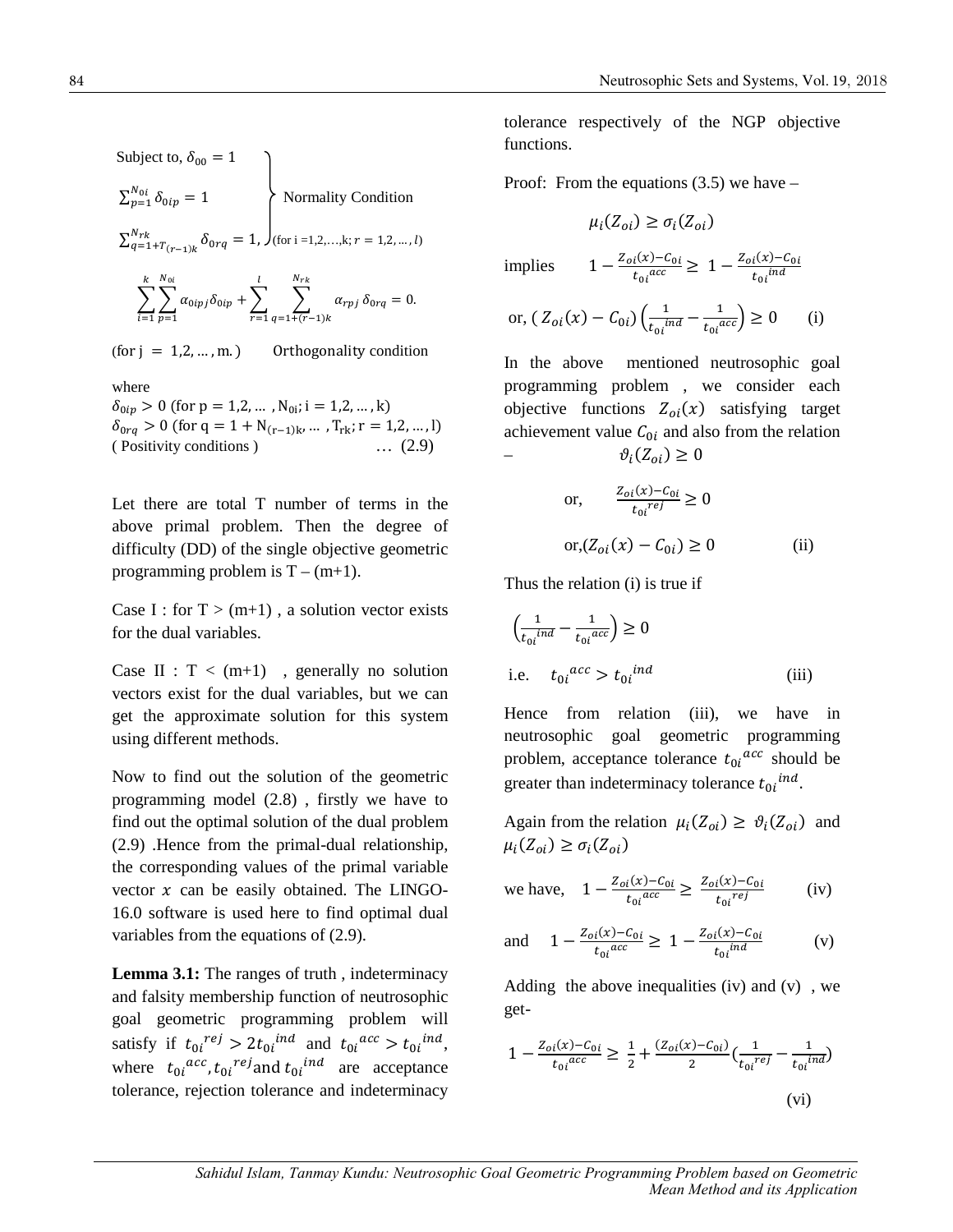Now from (3.5) using the relation

$$
\mu_i(Z_{oi}) \geq \vartheta_i(Z_{oi}) \geq 0
$$
 and  
\n $\mu_i(Z_{oi}) + \vartheta_i(Z_{oi}) + \sigma_i(Z_{oi}) \leq$   
\nwe get,  $\sigma_i(Z_{oi}) \leq 3$ 

or, 
$$
1 - \frac{Z_{oi}(x) - C_{oi}}{t_{oi}^{ind}} \le 3
$$
  
or, 
$$
Z_{oi}(x) - C_{oi} \ge -2t_{oi}^{ind}
$$
  
or 
$$
\frac{1}{Z_{oi}(x) - C_{oi}} \le -\frac{1}{2t_{oi}^{ind}}
$$
 (vii)

9\_= ≤ 3

Hence from  $\mu_i(Z_{oi}) + \vartheta_i(Z_{oi}) + \sigma_i(Z_{oi}) \leq 3$ using (vi) and (vii)  $-$ 

$$
\frac{1}{2} + \frac{(Z_{oi}(x) - C_{oi})}{2} \left( \frac{1}{t_{oi}^{req}} - \frac{1}{t_{oi}^{ind}} \right) + \frac{Z_{oi}(x) - C_{oi}}{t_{oi}^{req}} + \frac{1}{t_{oi}^{req}} - \frac{Z_{oi}(x) - C_{oi}}{t_{oi}^{ind}} \le 3
$$
 gives  $t_{0i}^{ref} > 2t_{0i}^{ind}$ .

Thus from the above relation it is clear that in neutrosophic goal geometric programming problem half of the rejection tolerance  $t_{0i}^{ref}$  should be greater than the indeterminacy tolerance  $t_{0i}$ <sup>ind</sup>.

**Theorem 3.1:**  $x^*$  is a pareto optimal solution to NGGPP (3.1) iff  $x^*$  is a pareto optimal solution to fuzzy goal geometric programming problem (FGGPP) which is of the form

Minimize  $(Z_{01}(x), Z_{02}(x), \dots, Z_{0k}(x))$ 

Subject to,  $Z_r(x) \leq b_r$ ,  $r = 1,2,...,l$  solution of (2.1)

$$
X = (x_1, x_2, \dots, x_m) > 0.
$$

$$
\ldots (2.10)
$$

#### **Proof:**

*Definition:*  $x^*$  is said to be a pareto optimal solution to the neutrosophic goal geometric programming problem (2.1) iff there does not exist another x such that  $\mu_i(Z_{oi}(x)) \ge$  $\mu_i(Z_{oi}(x^*))$ ,  $\vartheta_i(Z_{oi}(x)) \leq \vartheta_i(Z_{oi}(x^*))$  and  $\sigma_i(Z_{oi}(x)) \ge \sigma_i(Z_{oi}(x^*))$  for all  $i = 1, 2, ..., k$ with strict inequality holds for at least one i.

If  $x^*$  be a pareto optimal solution of the FGGPP  $(2.10)$  then there does not exist any x such that  $Z_{oi}(x) \le Z_{oi}(x^*)$  for all i=1,2,...,k. and  $Z_{oi}(x^*) \neq Z_{oi}(x)$  for at least one i.

Then we have for all  $X = (x_1, x_2, ..., x_m)$ 

$$
Z_{oi}(x) \le Z_{oi}(x^*) \qquad \qquad \dots (A)
$$

with strict inequality hold for at least one i.

i.e. 
$$
Z_{oi}(x) - C_{0i} \le Z_{oi}(x^*) - C_{0i}
$$

or, 
$$
\frac{Z_{oi}(x) - C_{oi}}{t_{oi}^{acc}} \le \frac{Z_{oi}(x^*) - C_{oi}}{t_{oi}^{acc}}
$$

or, 
$$
1 - \frac{Z_{oi}(x) - C_{oi}}{t_{oi}^{acc}} \ge 1 - \frac{Z_{oi}(x^*) - C_{oi}}{t_{oi}^{acc}}
$$
 implies  
\n $\mu_i(Z_{oi}(x)) \ge \mu_i(Z_{oi}(x^*)).$ 

Similarly from (A) we have

 $z_{oi}(x) - C_{0i}$  $\frac{d_i(x) - C_{0i}}{t_{0i}^{ref}} \leq \frac{Z_{oi}(x^*) - C_{0i}}{t_{0i}^{ref}}$  $\frac{(x^2 - C_0)}{t_0 i^{rej}}$  which implies  $\vartheta_i(Z_{oi}(x)) \leq \vartheta_i(Z_{oi}(x^*))$ and also  $\frac{Z_{oi}(x) - C_{oi}}{t_{oi}^{ind}} \le \frac{Z_{oi}(x^*) - C_{oi}}{t_{oi}^{ind}}$  $t_{0i}$ ind or,  $1 - \frac{Z_{oi}(x) - C_{oi}}{t_{oi}^{ind}} \ge 1 - \frac{Z_{oi}(x^*) - C_{oi}}{t_{oi}^{ind}}$  $t_{0i}$ ind

or,  $\sigma_i(Z_{oi}(x)) \ge \sigma_i(Z_{oi}(x^*))$ . Hence from the definition of pereto optimal solution to the NGGPP, we have  $x^*$  is the pareto optimal solution of  $(2.1)$ .

Conversely, let  $x^*$  is a pareto optimal solution to NGGPP (2.1), then from the expression of membership function given in (2.2) we get

$$
1 - \frac{Z_{oi}(x) - C_{oi}}{t_{oi}^{acc}} \ge 1 - \frac{Z_{oi}(x^{*}) - C_{oi}}{t_{oi}^{acc}}
$$
  
i.e.  $Z_{oi}(x) \le Z_{oi}(x^{*}).$ 

Again using (3.3) we have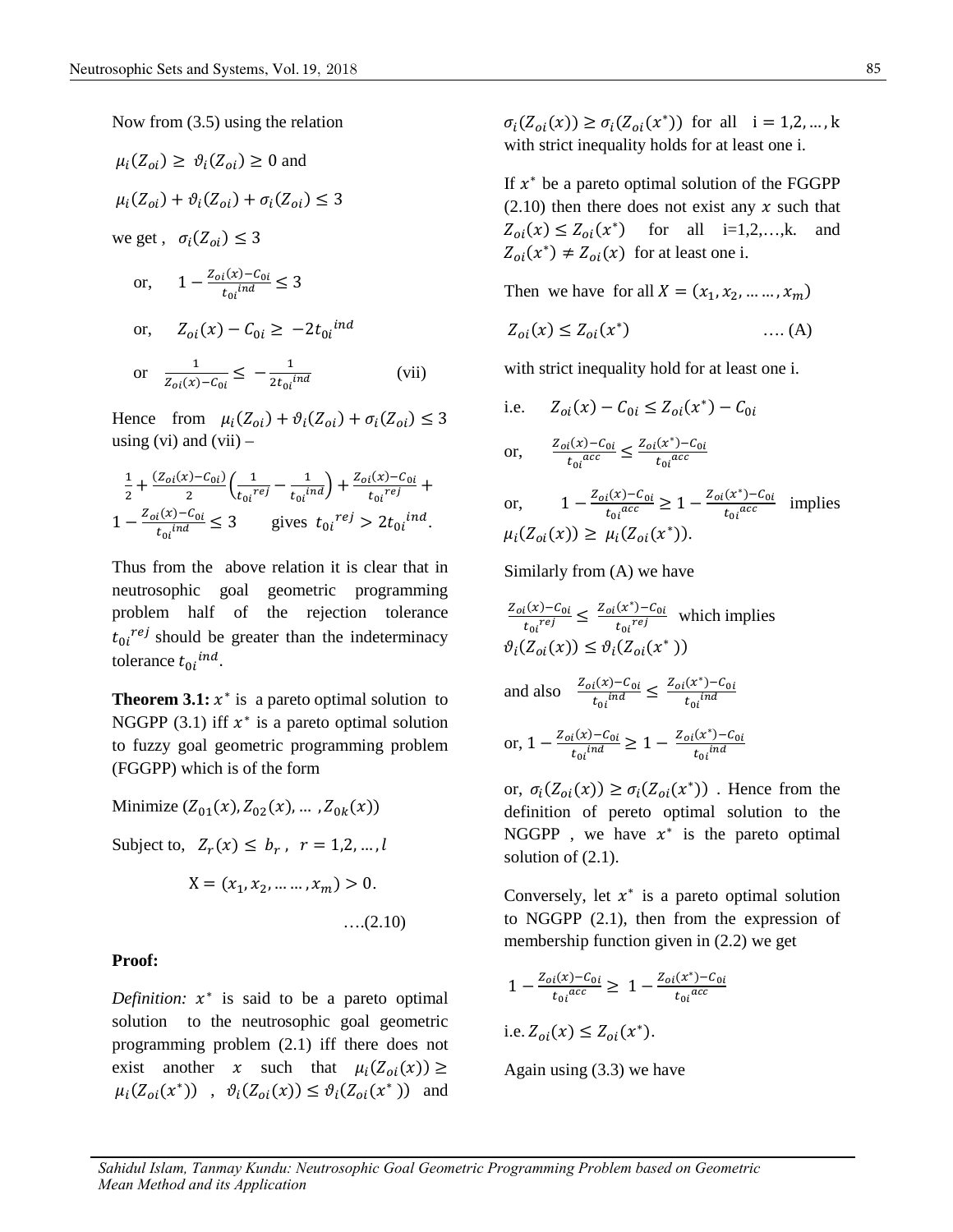$$
\frac{Z_{oi}(x) - C_{oi}}{t_{oi}^{ind}} \le \frac{Z_{oi}(x^*) - C_{oi}}{t_{oi}^{ind}}
$$
 which implies  

$$
Z_{oi}(x) \le Z_{oi}(x^*).
$$

Similarly, using (3.4) ,

$$
1 - \frac{Z_{oi}(x) - C_{0i}}{t_{oi}^{ind}} \ge 1 - \frac{Z_{oi}(x^*) - C_{0i}}{t_{oi}^{ind}}
$$
 gives

 $Z_{oi}(x) \leq Z_{oi}(x^*).$ 

Thus we have  $Z_{oi}(x) \leq Z_{oi}(x^*)$  with strict inequality hold for at least one i ,  $i \in \{1,2,...,k\}$ and which shows that  $x^*$  is a pareto optimal solution of (2.10).

## **3. Numerical Example:**

### **3.1. Bridge network Model [ 16] :**



Fig (2) : A five-component complex bridge network system

Here a bridge network system as shown in the figure(3) has been considered, each having a component reliability  $R_j$  , j = 1,2,...,5 .

Based on the simple probability theorem

$$
Pr(X \cup Y) = Pr(X) + Pr(Y) - Pr(X \cap Y) \quad (3.1)
$$

the system reliability  $R_S(R)$  of the bridge network system is given by as follows:

Now to use equation (3.1) , it is required to found all possible paths from the input node to output node. The system will operate if the components in any one the following sets

 $\{R_1, R_2\}$ ,  $\{R_3, R_4\}$ ,  $\{R_1, R_5, R_4\}$  and  $\{R_3, R_5\}$ ,  $R_2$  } operate.

Thus the system reliability is given by

$$
R_S(R) = Pr \{ R_1, R_2 \} \cup \{ R_3, R_4 \} \cup \{ R_1, R_5, R_4 \} \cup \{ R_3, R_5, R_2 \} \}
$$

Since all the components operate independently , thus-

Pr 
$$
({R_1, R_2})
$$
 = R<sub>1</sub>R<sub>2</sub>,  
\nPr  $({R_3, R_4})$  = R<sub>3</sub>R<sub>4</sub>,  
\nPr  $({R_1, R_5, R_4})$  = R<sub>1</sub>R<sub>5</sub>R<sub>4</sub>,  
\nPr  $({R_3, R_5, R_2})$  = R<sub>3</sub>R<sub>5</sub>R<sub>2</sub>.  
\nNow using equation (3.1),  
\nPr  $({R_1, R_2} \cup {R_3, R_4})$ 

 $= Pr \left( {R_1, R_2 } \right) + Pr \left( {R_3, R_4 } \right) - Pr \left( {1,2} \cap {3,4} \right)$ 

 $= R_1R_2 + R_3R_4 - R_1R_2R_3R_4$ 

Similarly

Pr  $({R_1, R_2} \cup {R_3, R_4} \cup {R_1, R_5, R_4}) =$ 

 $R_1R_2 + R_3R_4 - R_1R_2R_3R_4 + R_1R_5R_4 - R_1R_2R_5R_4$  $-R_1R_3R_5R_4 + R_1R_2R_3R_5R_4$ .

 $Pr(\{R_1, R_2\} \cup \{R_3, R_4\} \cup \{R_1, R_5, R_4\} \cup \{R_3, R_5, R_2\})$  $= R_1R_2 + R_3R_4 + R_1R_5R_4 + R_3R_5R_2 R_1R_2R_3R_4 - R_1R_2R_5R_4 - R_1R_3R_5R_4 R_1R_3R_5R_2 - R_2R_3R_5R_4 + 2R_1R_2R_3R_5R_4$ 

Thus the multi- objective reliability

optimization model becomes

Maximize  $R_S(R) = R_1R_2 + R_3R_4 + R_1R_5R_4 +$  $R_3R_5R_2 - R_1R_2R_3R_4 - R_1R_2R_5R_4 R_1R_3R_5R_4 - R_1R_3R_5R_2 - R_2R_3R_5R_4 +$  $2R_1R_2R_3R_5R_4$ 

Minimize  $C_S(R) = \sum_{i=1}^n C_i R_i^{a_i}$ 

 $0 < R_j \le 1$ ,  $0 \le R_S \le 1$ ,  $j = 1, 2, ..., 5$ . (3.2)

Where  $C_S(R)$  denote the cost of the system and  $C_{lim}$  is the available cost of the system.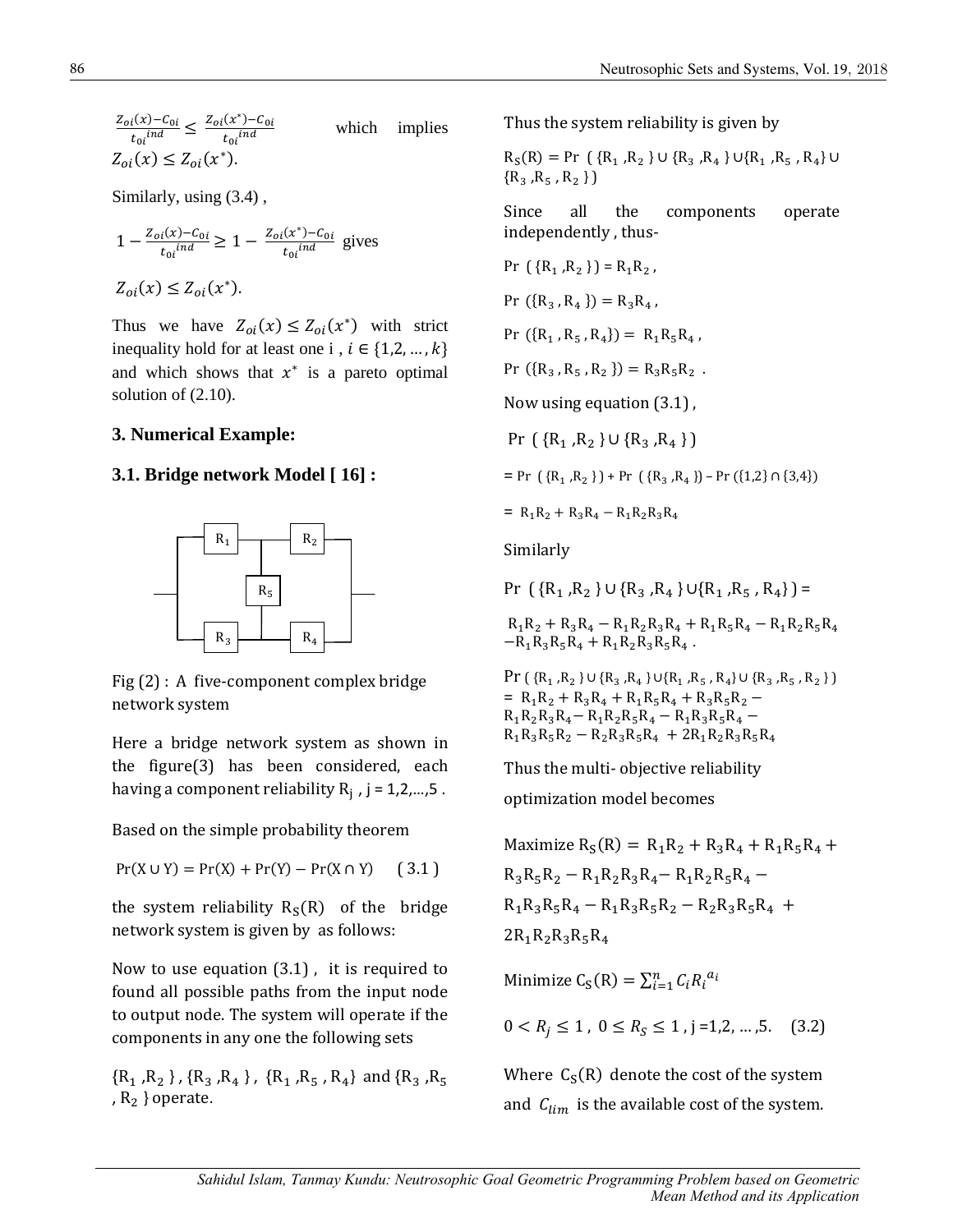## **3.1. Application of Neutrosophic Goal Geometric Programming on Bridge Network Reliability Model:**

To solve the above multi-objective problem using geometric programming approach , the problem should be in minimization form. Thus , the suitable form of optimization model is taken as

Minimize  $R_{S}'(R) = -R_1R_2 - R_3R_4 R_1R_5R_4 - R_3R_5R_2 + R_1R_2R_3R_4 + R_2R_5R_4 +$  $R_1R_3R_5R_4 + R_1R_3R_5R_2 + R_2R_3R_5R_4 2R_1R_2R_3R_5R_4$ 

satisfying target achievement value  $R_0$  with acceptance tolerance  $t<sub>R</sub>^{acc}$ , rejection tolerance  $t_R$ <sup>rej</sup> and indeterminacy tolerance  $t_R$ <sup>ind</sup>

Also, we Minimize  $C_S(R) = \sum_{i=1}^n C_i R_i^{a_i}$ satisfying target achievement value  $C_0$  with acceptance tolerance  $t_c$ <sup>acc</sup>, rejection tolerance</sup>  $t_c^{ref}$  and indeterminacy tolerance  $t_c^{ind}$ . Now, construct the truth membership function , falsity membership function and indeterminacy membership function as follows –

$$
\mu_{R_{S}}(R) = \begin{cases}\n1 & , R_{S}(R) \leq R_{0}; \\
1 - \frac{R_{S}^{\prime} - R_{0}}{t_{R}^{acc}} & , R_{0} \leq R_{S}^{\prime}(R) \leq R_{0} + t_{R}^{acc}; \\
0 & , R_{S}^{\prime}(R) \geq R_{0} + t_{R}^{acc};\n\end{cases}
$$

$$
\vartheta_{R_{S}}(R) = \begin{cases}\n0 & , & R_{S}(R) \leq R_{0}; \\
\frac{R_{S}^{\prime} - R_{0}}{t_{R}^{ref}} & , & R_{0} \leq R_{S}^{\prime}(R) \leq R_{0} + t_{R}^{ref}; \\
1 & , & R_{S}^{\prime}(R) \geq R_{0} + t_{R}^{ref};\n\end{cases}
$$
\n
$$
\sigma_{R_{S}}(R) = \begin{cases}\n1 & , R_{S}^{\prime}(R) \leq R_{0}; \\
1 - \frac{R_{S}^{\prime} - R_{0}}{t_{R}^{ind}} & , R_{0} \leq R_{S}^{\prime}(R) \leq R_{0} + t_{R}^{ind}; \\
0 & , R_{S}^{\prime}(R) \geq R_{0} + t_{R}^{ind};\n\end{cases}
$$

$$
\mu_{c_S}(R) = \begin{cases}\n1 & , & C_S(R) \le C_0; \\
1 - \frac{c_S - c_0}{t_c^{acc}}, C_0 \le C_S(R) \le C_0 + t_c^{acc} \\
0 & , C_S(R) \ge C_0 + t_c^{acc} \\
\theta_{c_S}(R) = \begin{cases}\n0 & , & C_S(R) \le C_0; \\
\frac{c_S - c_0}{t_c^{ref}}, C_0 \le C_S(R) \le C_0 + t_c^{ref} \\
1 & , & C_S(R) \ge C_0 + t_c^{ref};\n\end{cases}\n\end{cases}
$$

$$
R_0 \text{ with} \qquad \sigma_{C_S}(R) = \begin{cases} 1 - \frac{C_S - C_0}{t_C^{ind}} & , \quad C_0 \le C_S(R) \le C_0 + t_C^{ind} \\ 0 & , \quad C_S(R) \ge C_0 + t_C^{ind} \end{cases}
$$

Now using (2.5), the above model (3.2) reduces to the following form –

Maximize 
$$
\mu_{R_S}
$$
 Maximize  $\mu_{C_S}$   
\nMaximize  $\sigma_{R_S}$  Maximize  $\sigma_{C_S}$   
\nMinimize  $\vartheta_{R_S}$  Minimize  $\vartheta_{C_S}$   
\nSubject to,  $0 \le \mu_{R_S} + \vartheta_{R_S} + \sigma_{R_S} \le 3$ ,

$$
0 \leq \mu_{C_S} + \sigma_{C_S} + \vartheta_{C_S} \leq 3,
$$
  
\n
$$
\vartheta_{R_S'} \geq 0 \qquad , \qquad \vartheta_{C_S} \geq 0
$$
  
\n
$$
\mu_{R_S'} \geq \vartheta_{R_S'} \qquad \mu_{C_S} \geq \vartheta_{C_S},
$$
  
\n
$$
\mu_{R_S'} \geq \sigma_{R_S'} \qquad \mu_{C_S} \geq \sigma_{C_S},
$$
  
\n
$$
0 < R_i \leq 1; \quad i=1,2,...,n; \qquad ....(3.1.1)
$$

*Sahidul Islam, Tanmay Kundu: Neutrosophic Goal Geometric Programming Problem based on Geometric Mean Method and its Application*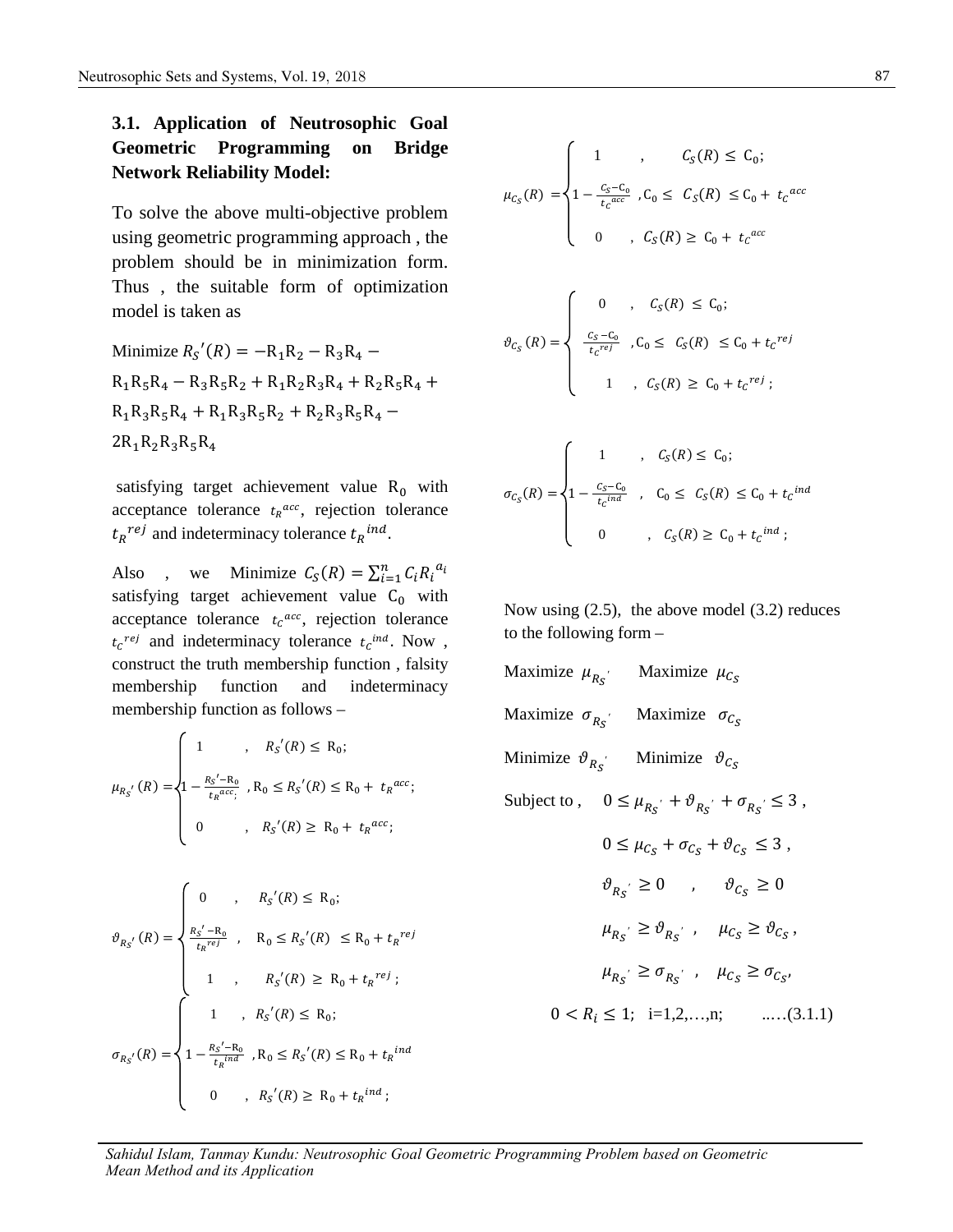The above model (3.1.1) is equivalent to

Maximize  $\alpha$ , Minimize  $\beta$ , Maximize  $\gamma$ 

Subject to,  $\mu_{R_S} \ge \alpha$ ,  $\mu_{C_S} \ge \alpha$ ,  $\vartheta_{R_S} \leq \beta, \quad \vartheta_{C_S} \leq \beta,$  $\sigma_{R_S} \ge \gamma$ ,  $\sigma_{C_S} \ge \gamma$ ,  $0 \le \alpha + \beta + \gamma \le 3$ ,  $\alpha \ge \beta$ ,  $\alpha \ge \gamma$ ,  $0 \le \alpha, \beta, \gamma \le 1$  …..(3.1.2)

Using geometric mean method (4.1.8) becomes-

Minimize  $w$ 

Subject to ,

$$
\frac{-R_1R_2-R_3R_4-R_1R_5R_4-R_3R_5R_2+R_1R_2R_3R_4+R_2R_5R_4+\\ \frac{R_1R_3R_5R_4+R_1R_3R_5R_2+R_2R_3R_5R_4-2R_1R_2R_3R_5R_4}{R_0+a_{0i}acc \times a_{0i}^{ref} \times a_{0i}^{ind} \times w} \leq 1 \quad ;
$$

$$
\frac{\sum_{i=1}^{5} c_i R_i^{a_i}}{c_0 + a_{0i} \arccos_{\lambda a_0 i} \arccos_{\lambda a_0 i} \arccos_{\lambda w}} \le 1;
$$

$$
0 < R_i \le 1; \ \mathbf{i} = 1, 2, \dots, 5; \ \dots (3.1.3)
$$

where we take  $w = \beta(1 - \alpha)(1 - \gamma) > 0$  as a parameter. The degree of difficulty (D.D) of  $(4.1.9)$  is  $(5 + 2) - (5 + 1) = 1$  (> 0).

Now using ( 2.9) , the above model (3.1.3) can be solved by geometric programming technique after finding its dual.

#### **4 Numerical Example**

Here we consider the bridge network reliability optimization model for the numerical exposure. Thus the model (4.1) becomes-

Maximize  $R_S(R) = R_1R_2 + R_3R_4 + R_1R_5R_4 +$  $R_3R_5R_2 - R_1R_2R_3R_4 - R_1R_2R_5R_4 - R_1R_3R_5R_4 R_1R_3R_5R_2 - R_2R_3R_5R_4 + 2R_1R_2R_3R_5R_4$ 

Minimize  $C_S(R) = \sum_{i=1}^n C_i R_i^{a_i}$ 

$$
0 < R_j \leq 1 \, , \; 0 \leq R_S \leq 1 \, , j =\! 1, 2, \cdots, 5. \quad \ldots (4.1)
$$

Table (1) : The input data for the neutrosophic goal geometric programming problem (5.1) is given as follows –

|  |  |  | 12 10 15 18 16 100 8 14 6 |  |  | $\vert 0.3 \vert 0.52 \vert 0.25 \vert 0.15 \vert 0.2$ |  |
|--|--|--|---------------------------|--|--|--------------------------------------------------------|--|

Table (2): Comparison of optimal solutions of (4.1) by NGGPP method with fuzzy goal geometric programming problem (FGGPP) approach and intuitionistic fuzzy goal geometric programming (IFGGPP) approach:

| Method | $R_{1}$ | R <sub>2</sub> | $R_{3}$                                                                                                              | $R_4$ | $R_{5}$ | R <sub>s</sub> (R) | $C_S(R)$ |
|--------|---------|----------------|----------------------------------------------------------------------------------------------------------------------|-------|---------|--------------------|----------|
| FGGPP  |         |                | $\mid 0.905917 \mid 0.905923 \mid 0.896927 \mid 0.796213 \mid 0.948311 \mid 0.970147 \mid$                           |       |         |                    | 69.702   |
|        |         |                | IFGGPP   0.812514   0.992162   0.992359   0.992842   0.892531   0.998364                                             |       |         |                    | 70.313   |
| NGGPP  |         |                | $\vert$ 0.967124 $\vert$ 0.992981 $\vert$ 0.993162 $\vert$ 0.965927 $\vert$ 0.985742 $\vert$ 0.999519 $\vert$ 70.786 |       |         |                    |          |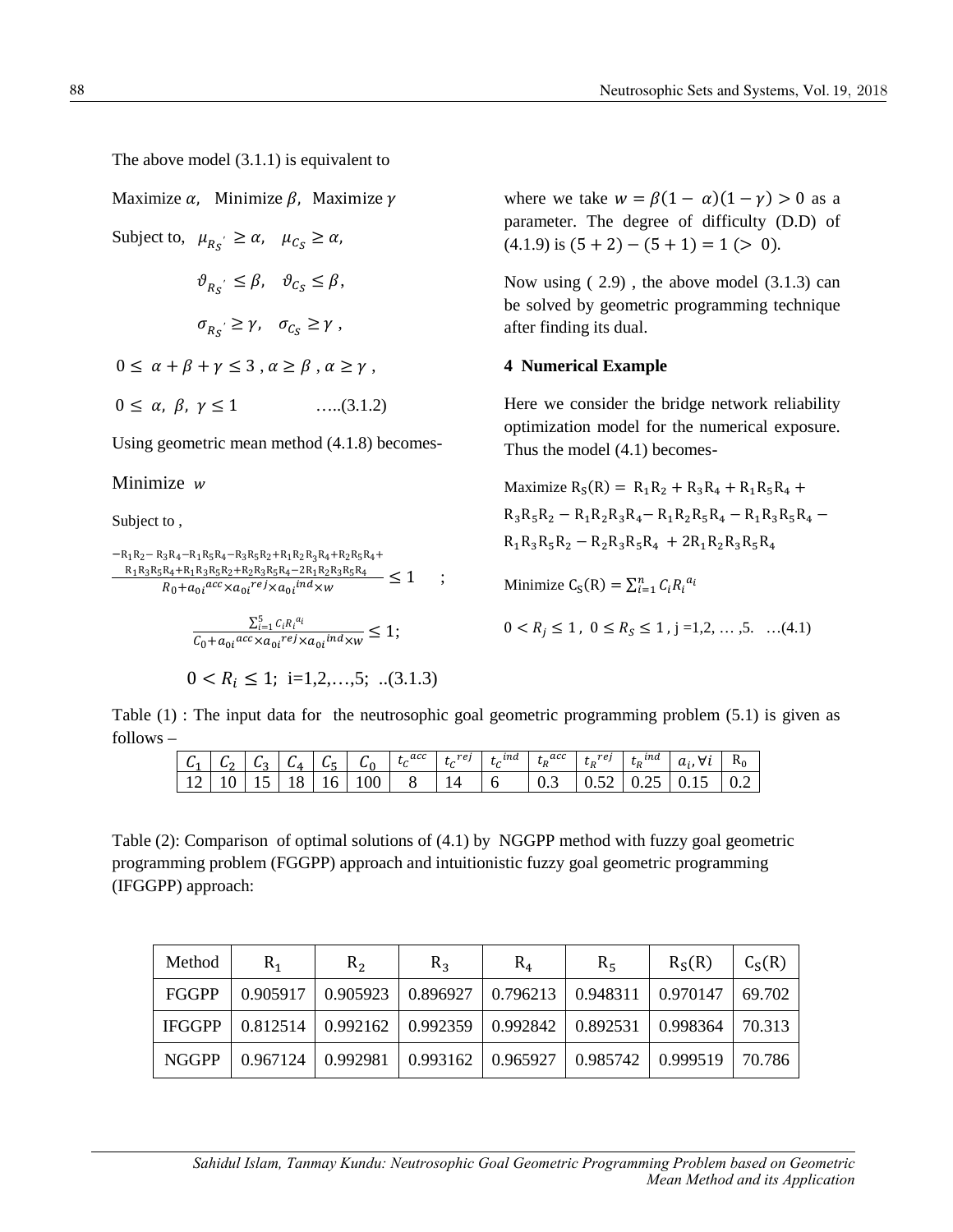The above table describes the comparison of results of objective functions for primal problem of the proposed neutrosophic goal geometric programming approach with the FGGPP and IFGGPP approach. It is clear from the above table (2) that NGGPP approach gives better result than the IFGGPP approach in perspective of system reliability. But in view of system cost the proposed approach gives a little bit higher value than the IFGGPP and FGGPP method.

## 5. **Conclusion and future work:**

A new concept to non-linear multi-objective optimization problem in neutrosophic environment is discussed in this paper. In this work we have introduced NGGPP technique to find the best optimal solution of the multiobjective bridge network reliability model in which system reliability and system cost are chosen as two objective function. Finally an illustrative numerical example is provided by comparing the result obtained in NGGPP technique with IFGGPP and FGGPP approach to demonstrate the efficiency of the proposed method. Thus the proposed method is an efficient and modified optimization technique and can construct a highly reliable system than the other existing method. The method presented here is quite general and can be applied to the typical problems in other areas of Operation Research and Engineering Sciences, like Transportation problems, Inventory problems, Structural optimization, etc.

#### **References :**

[1] Zadeh, L.A. Fuzzy sets , Information and Control,8(1965), pp.338-353.

[ 2 ] Atanassov, K. " Intuitionistic fuzzy sets", Fuzzy sets and system, 20(1986), pp. 87-96.

[3] Smarandache, F."Neutrosophy, Neutrosophic probability, set and logic ", Amer. Res. Press, Rehoboth, USA, 105p, 1998.

[4] Charns,A. & Cooper,R. Management models and Industrial application of linear programming.(1961), Wiley, New York.

[5] Pal, B.B., Maitra, B.N. & Maulik, U. " A goal programming procedure for multi-objective linear programming problem" , Fuzzy Sets and Systems, 139 (2003), 395-405.

[6] Parmanik,P, & Roy,T.K. "An intuitionistic fuzzy goal programming approach to vector minimization problem", Notes on Intuitionistic fuzzy sets, no.1.(2005),pp.1-14.

[ 7 ] El- Wahed, A., M-Lee, S. " Interactive fuzzy goal programming for multi-objective transportation problems" , The International Journal of Management Science , 34(2006), 158- 166.

[ 8 ] Hwang, C.L.& Lee, H.B. " Non-linear integer goal programming applied to optimal system reliability", IEEE Transaction on Reliability, VolR-33 (2004), 431-438.

[9] Roy, R. & Das, P. " Neutrosophic Goal Programming applied to Bank: Three Investment Problem", NSS, vol(12), 97-104, 2016

[10] Ye, J. "Trapezoidal neutrosophic set and its application to multiple attribute decisionmaking", Neural Computing and Applications, Volume 26 Issue 5, July (2015) Pages 1157-1166.

[11] Das, P. & Roy, T.K. " Multi-objective Programming Problem Based on Neutrosophic Geometric Programming Technique", Neutrosophic Operational Research, Vol(I), 2016, 131-142.

*Sahidul Islam, Tanmay Kundu: Neutrosophic Goal Geometric Programming Problem based on Geometric Mean Method and its Application*